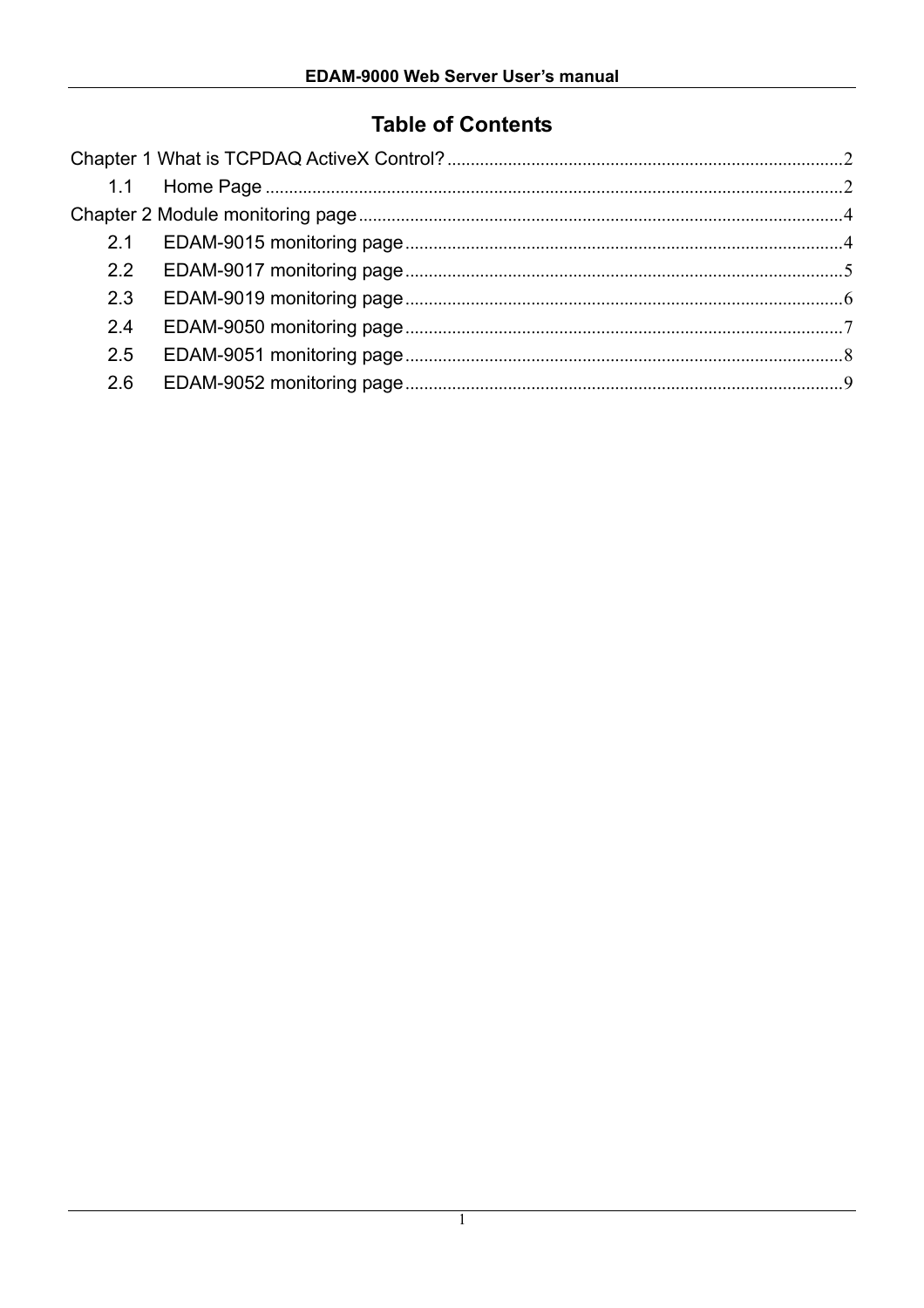## **Chapter 1 What is TCPDAQ Web Server?**

EDAM-9000 I/O modules all features built-in web server. Remote computer or devices can monitor and control I/O status on EDAM-9000 modules remotely through web browser. There is default built-in web page on EDAM-9000 modules.

To use your computer to browse the web page on EDAM-9000 module, you can simply type the IP address to connect to your EDAM-9000 module in web browser. There will be one dialog window asking you to enter the password. After you have typed the correct password, you can start to monitor or control I/O on EDAM-9000 modules.

Notice: Please use Windows Internet Explorer 5.5 (IE 5.5 or later version)

#### **1.1 Home Page**

- Type the **IP address** in the web browser (example: http:\\192.168.0.51)
- The home page will pop-up in the browser window to ask you to enter the password

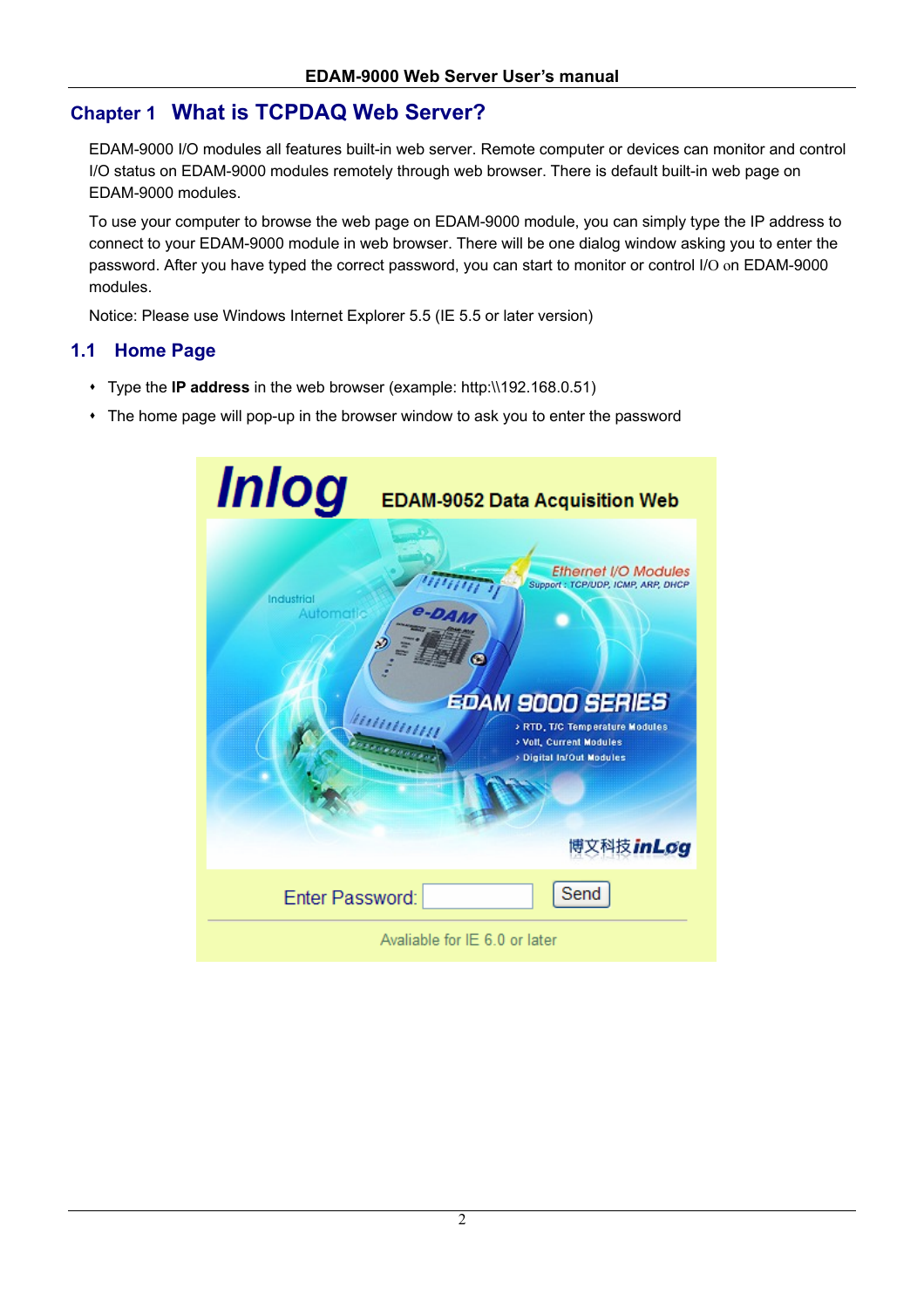#### **EDAM-9000 Web Server User's manual**

 Enter the correct password and click send button to verify the password. If the password is not correct, a warming message box will show up to remain you to reenter the password



If the password is correct, the module monitoring page will pop up in the web browser.

 $\bullet$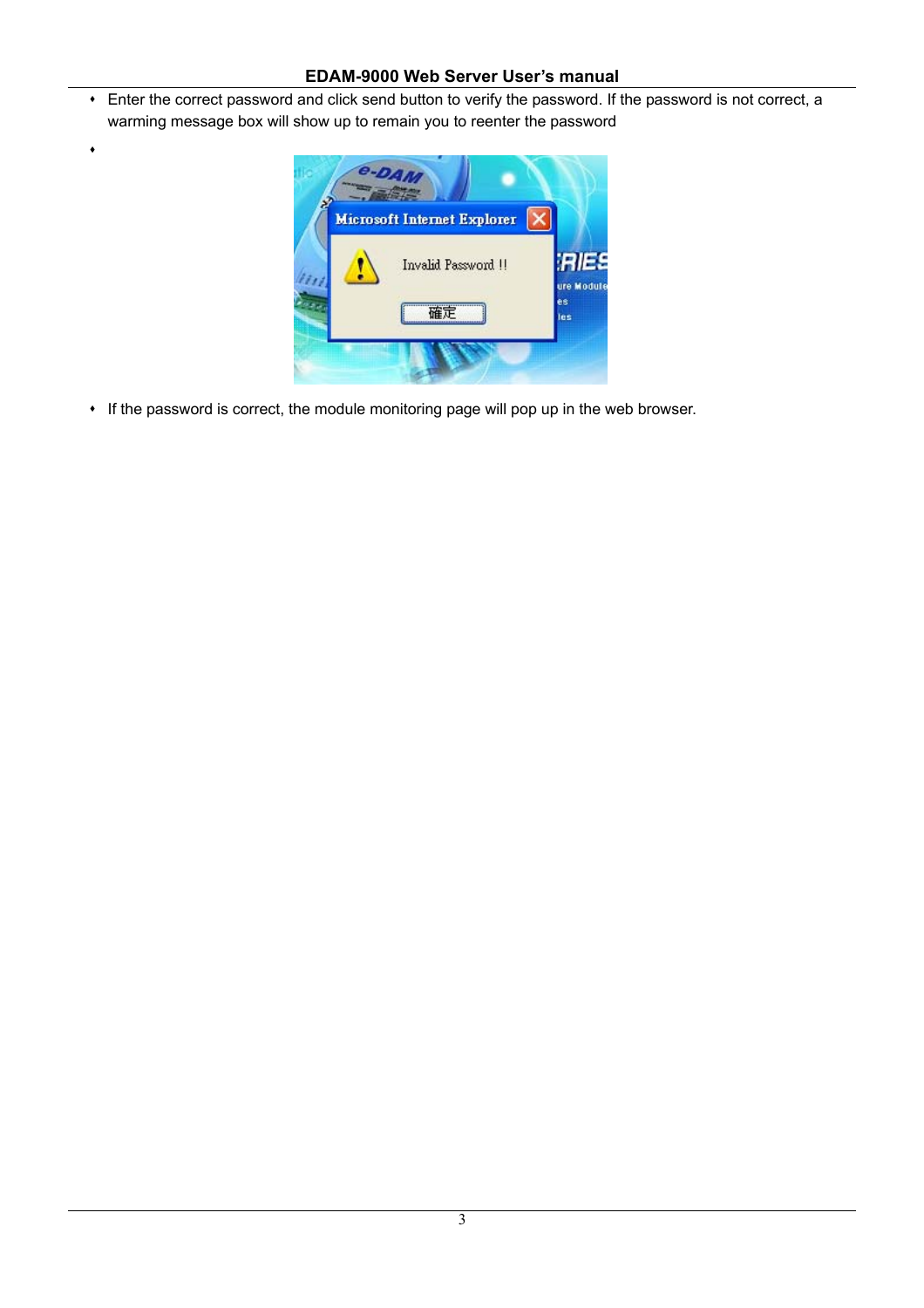## **Chapter 2 Module monitoring page**

**2.1 EDAM-9015 monitoring page** 

| <b>InLog</b><br>EDAM-9015 Temperature Acquisition Web (v1.1) |                              |                 |                |                            |                    |  |  |  |  |  |  |
|--------------------------------------------------------------|------------------------------|-----------------|----------------|----------------------------|--------------------|--|--|--|--|--|--|
|                                                              | Running $\bigcirc$           |                 |                |                            |                    |  |  |  |  |  |  |
|                                                              | <b>RTD Temperature Input</b> |                 |                |                            |                    |  |  |  |  |  |  |
|                                                              | <b>Channel</b>               | <b>Hi-Alarm</b> | Lo-Alarm       | <b>Temperature</b>         | <b>RTD Type</b>    |  |  |  |  |  |  |
|                                                              | AI <sub>0</sub>              | $\blacksquare$  | $\blacksquare$ | $-050.00C$                 | IEC Pt100 -50~150C |  |  |  |  |  |  |
|                                                              | AI1                          | $\blacksquare$  | $\blacksquare$ | <b>Burn out</b>            | IEC Pt100 0~400C   |  |  |  |  |  |  |
|                                                              | AI2                          | $\blacksquare$  | $\blacksquare$ | <b>Burn out</b>            | IEC Pt100 -50~150C |  |  |  |  |  |  |
|                                                              | AI3                          | $\Box$          | $\blacksquare$ | <b>Burn out</b>            | IEC Pt100 -50~150C |  |  |  |  |  |  |
|                                                              | AI4                          | $\blacksquare$  | $\blacksquare$ | <b>Burn out</b>            | IEC Pt100 -50~150C |  |  |  |  |  |  |
|                                                              | AI $5$                       | $\blacksquare$  | $\blacksquare$ | <b>Burn out</b>            | IEC Pt100 -50~150C |  |  |  |  |  |  |
|                                                              | AI 6                         | $\blacksquare$  | $\blacksquare$ | <b>Burn out</b>            | IEC Pt100 -50~150C |  |  |  |  |  |  |
|                                                              | Average                      | $\blacksquare$  | $\blacksquare$ |                            | <b>Disabled</b>    |  |  |  |  |  |  |
|                                                              | : No Alarm                   |                 | : Alarm        | Update Time Interval: 1000 | Set<br>msec        |  |  |  |  |  |  |

- Channel : Channel number of RTD input
- Hi-Alarm : Analog channel High alarm status
- Lo-Alarm : Analog channel low alarm status

Temperature: Temperature value of RTD input channel

RTD type : RTD type of input channel

#### Average : Average value of channels which functions in average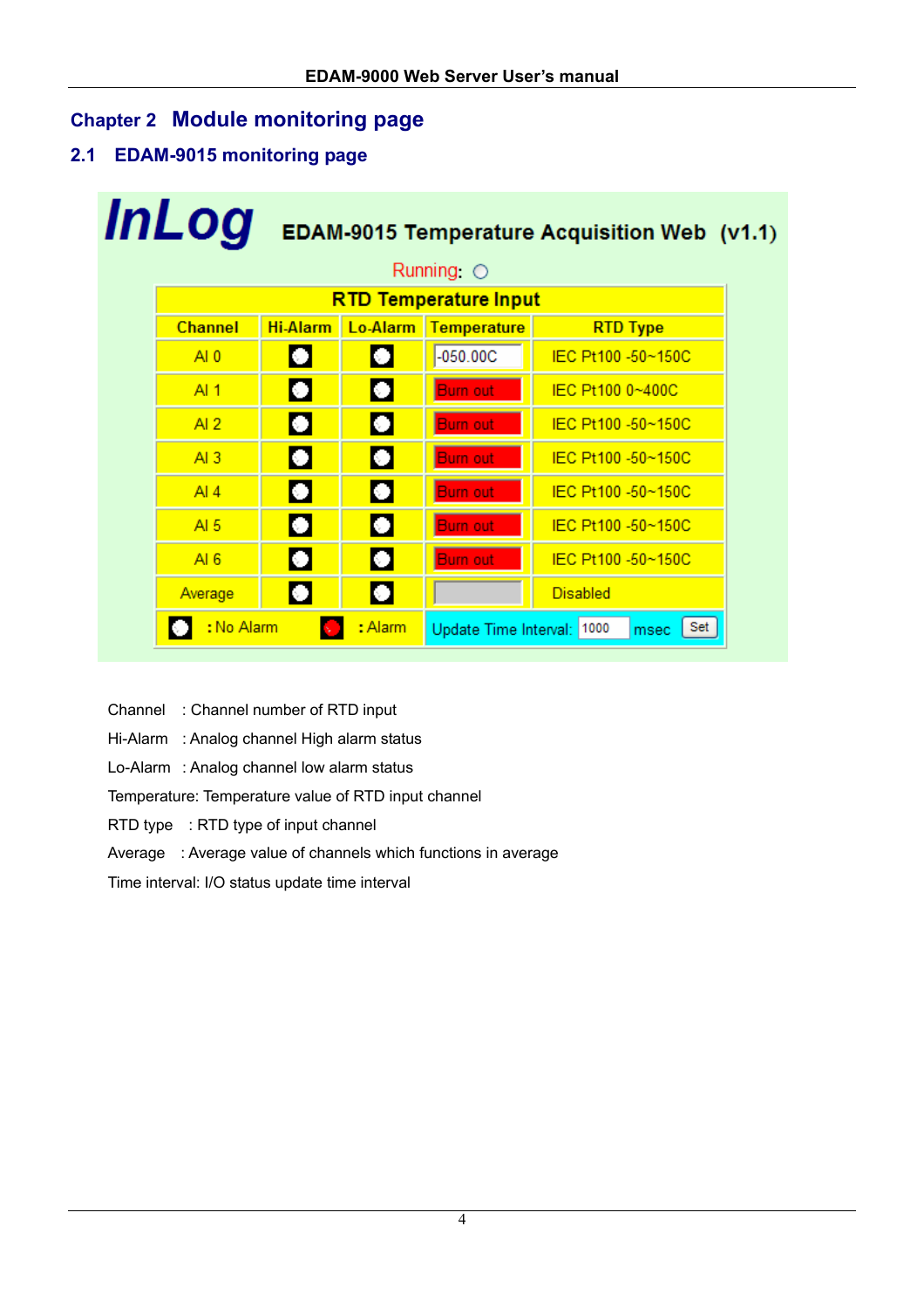### **2.2 EDAM-9017 monitoring page**

| <b>InLog</b><br>EDAM-9017 Voltage Acquisition Web (v1.1) |                                                                                |                |                          |                    |         |                       |                    |  |  |  |
|----------------------------------------------------------|--------------------------------------------------------------------------------|----------------|--------------------------|--------------------|---------|-----------------------|--------------------|--|--|--|
|                                                          | Running $\bigcirc$                                                             |                |                          |                    |         |                       |                    |  |  |  |
|                                                          |                                                                                |                | <b>Temperature Input</b> |                    |         | <b>Digital Output</b> |                    |  |  |  |
| <b>Channel</b>                                           | <b>Hi-Alarm</b>                                                                | Lo-Alarm       | Voltage                  | <b>Input Range</b> | Channel | <b>Status</b>         | <b>DO Setting</b>  |  |  |  |
| AI <sub>0</sub>                                          | $\Box$                                                                         | $\blacksquare$ | $-00.014$ V              | $+/- 10V$          | DO 0    | $\Box$                | OFF<br>ON          |  |  |  |
| AI1                                                      | $\blacksquare$                                                                 | $\bullet$      | $-00.014$ V              | $+/- 10V$          | DO 1    | $\Box$                | [OFF]<br>ON        |  |  |  |
| AI2                                                      | $\blacksquare$                                                                 | $\blacksquare$ | $-00.014$ V              | $+/- 10V$          |         |                       |                    |  |  |  |
| AI3                                                      | $\blacksquare$                                                                 | П              | $-00.014$ V              | $+/- 10V$          |         |                       |                    |  |  |  |
| Al $4$                                                   | $\blacksquare$                                                                 | $\blacksquare$ | $-00.014$ V              | $+/- 10V$          |         |                       |                    |  |  |  |
| AI $5$                                                   | $\blacksquare$                                                                 | $\blacksquare$ | $-00.014$ V              | $+/- 10V$          |         |                       |                    |  |  |  |
| AI6                                                      | $\blacksquare$                                                                 | $\blacksquare$ | $-00.013$ V              | $+/- 10V$          |         |                       |                    |  |  |  |
| AI7                                                      | $\blacksquare$                                                                 | $\blacksquare$ | $-00.014$ V              | $+/- 10V$          |         |                       |                    |  |  |  |
| Average                                                  | $\blacksquare$                                                                 | $\Box$         |                          | <b>Disabled</b>    |         | :OFF<br>S.            | :ON<br><b>Ball</b> |  |  |  |
|                                                          | Set <br>: No Alarm<br>: Alarm<br>M<br>Update Time Interval: 1000<br>msec<br>K. |                |                          |                    |         |                       |                    |  |  |  |

Channel : Channel number of analog input or digital output

- Hi-Alarm : Analog channel High alarm status
- Lo-Alarm : Analog channel low alarm status
- Voltage : Voltage value of analog input channel

Input Range: Range of analog input channel

- Status : Digital output status
- DO Setting: Set digital output on or off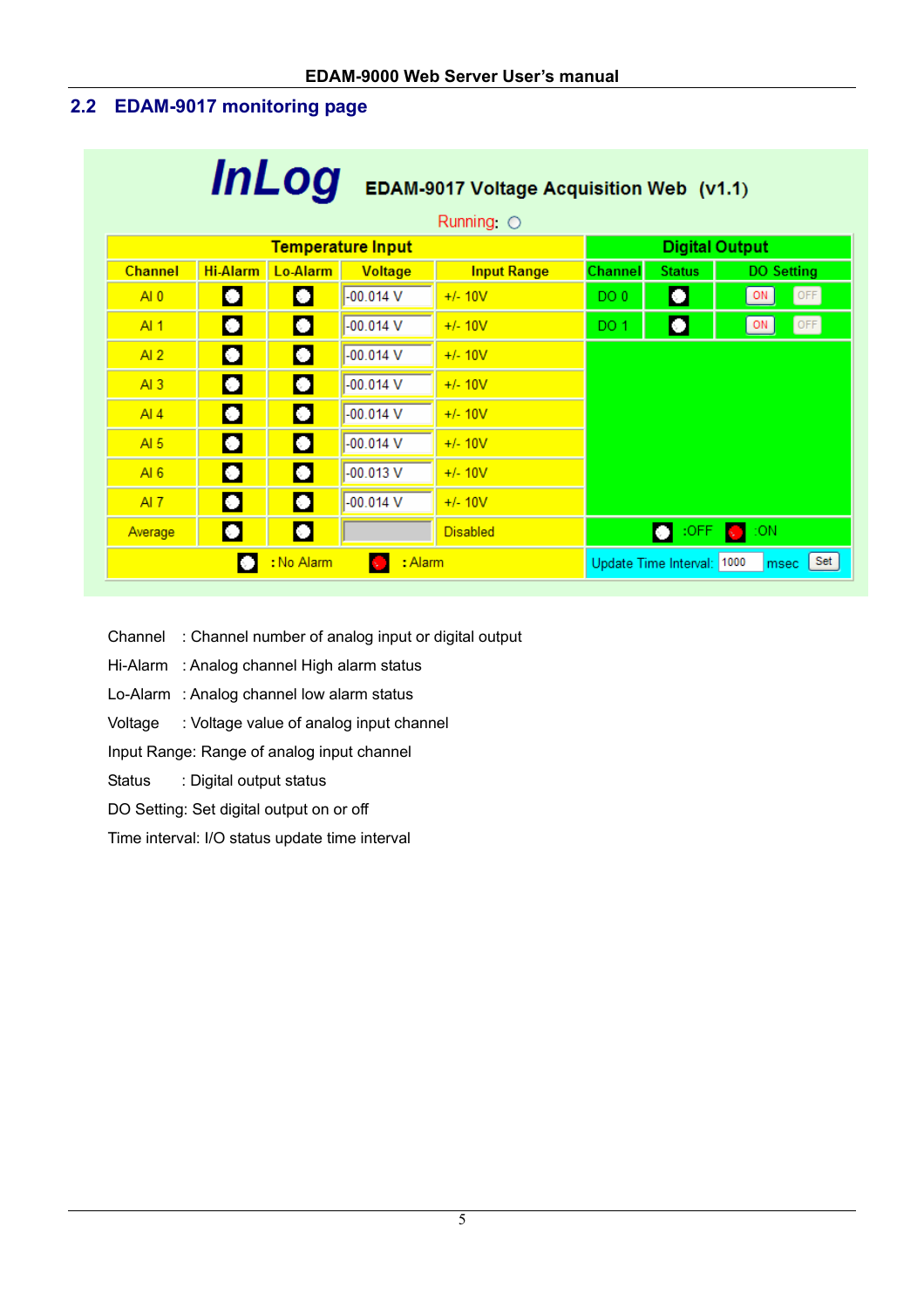### **2.3 EDAM-9019 monitoring page**

| <b>InLog</b><br>EDAM-9019 Temperature Acquisition Web (v1.1) |                                                                                         |                |                          |                 |         |                       |                   |  |  |  |  |
|--------------------------------------------------------------|-----------------------------------------------------------------------------------------|----------------|--------------------------|-----------------|---------|-----------------------|-------------------|--|--|--|--|
|                                                              | Running $\bigcirc$                                                                      |                |                          |                 |         |                       |                   |  |  |  |  |
|                                                              |                                                                                         |                | <b>Temperature Input</b> |                 |         | <b>Digital Output</b> |                   |  |  |  |  |
| <b>Channel</b>                                               | <b>Hi-Alarm</b>                                                                         |                | Lo-Alarm Temperature     | <b>T/C Type</b> | Channel | <b>Status</b>         | <b>DO Setting</b> |  |  |  |  |
| AI 0                                                         | $\blacksquare$                                                                          | <b>No.</b>     | <b>Burn out</b>          | Type J 0~760C   | DO 0    | $\bullet$             | OFF<br>ON         |  |  |  |  |
| AI 1                                                         | $\blacksquare$                                                                          | $\blacksquare$ | <b>Burn out</b>          | Type J 0~760C   | DO 1    | $\Box$                | [OFF]<br>ON       |  |  |  |  |
| AI2                                                          | $\blacksquare$                                                                          | $\blacksquare$ | <b>Burn out</b>          | Type J 0~760C   |         |                       |                   |  |  |  |  |
| AI3                                                          | $\blacksquare$                                                                          | П              | <b>Burn out</b>          | Type J 0~760C   |         |                       |                   |  |  |  |  |
| AI 4                                                         | $\Box$                                                                                  | $\blacksquare$ | +0028.67C                | Type J 0~760C   |         |                       |                   |  |  |  |  |
| AI $5$                                                       | $\blacksquare$                                                                          | $\blacksquare$ | Burn out                 | Type J 0~760C   |         |                       |                   |  |  |  |  |
| AI $6$                                                       | $\blacksquare$                                                                          | $\blacksquare$ | <b>Burn out</b>          | Type J 0~760C   |         |                       |                   |  |  |  |  |
| AI $7$                                                       | $\blacksquare$                                                                          | $\blacksquare$ | <b>Burn out</b>          | Type J 0~760C   |         |                       |                   |  |  |  |  |
| Average                                                      | $\Box$                                                                                  | $\blacksquare$ |                          | <b>Disabled</b> |         | $:$ OFF               | :ON               |  |  |  |  |
| Cold junction                                                | Ø.<br>Set<br>$+00027.2C$<br>: No Alarm<br>: Alarm<br>Update Time Interval: 1000<br>msec |                |                          |                 |         |                       |                   |  |  |  |  |

- Channel : Channel number of analog input or digital output
- Hi-Alarm : Analog channel High alarm status
- Lo-Alarm : Analog channel low alarm status

Temperature: Temperature value of T/C input channel

- T/C type : Thermal Couple type of input channel
- Cold junction: Temperature of T/C cold junction
- Average : Average value of channels which functions in average
- Status : Digital output status
- DO Setting: Set digital output on or off
- Time interval: I/O status update time interval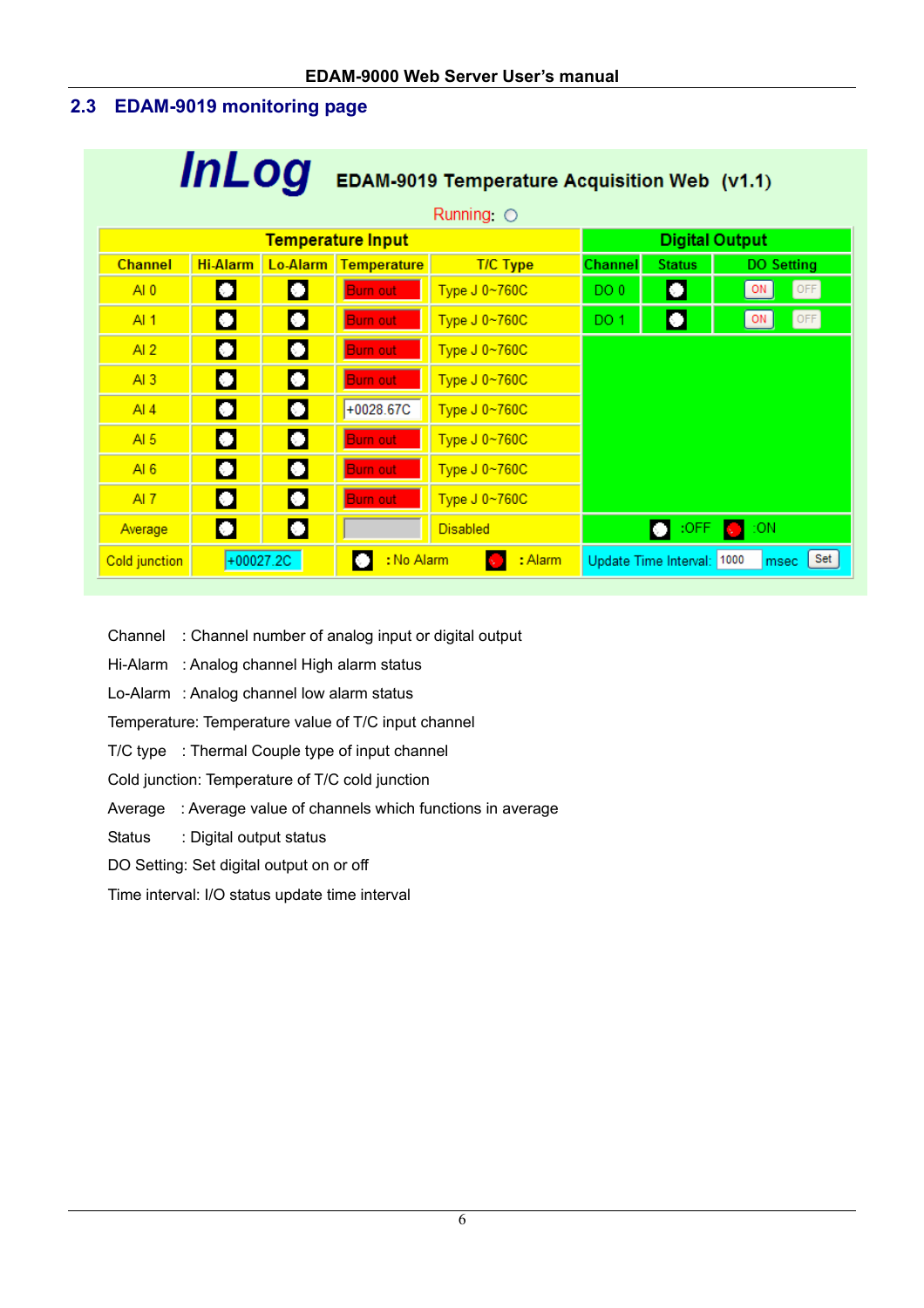## **2.4 EDAM-9050 monitoring page**

| <b>InLog</b><br>EDAM-9050 Data Acquisition Web (v1.1) |                                                               |                       |              |                 |                             |             |  |  |  |  |
|-------------------------------------------------------|---------------------------------------------------------------|-----------------------|--------------|-----------------|-----------------------------|-------------|--|--|--|--|
|                                                       | Receiving $\bigcirc$                                          |                       |              |                 |                             |             |  |  |  |  |
|                                                       | <b>Digital Input</b>                                          | <b>Digital Output</b> |              |                 |                             |             |  |  |  |  |
| Channel                                               | <b>Status</b>                                                 | Counts/Latch          | Mode         | Channel         | <b>Status</b>               | DO Setting  |  |  |  |  |
| DI <sub>0</sub>                                       | $\Delta \sim 1$                                               |                       | Direct input | DO 0            | $\sim$                      | OFF<br>ON   |  |  |  |  |
| DI <sub>1</sub>                                       | $\infty$ .                                                    |                       | Direct input | DO 1            | $\mathcal{C}_{\mathcal{A}}$ | OFF<br>ON   |  |  |  |  |
| DI <sub>2</sub>                                       | $\mathbf{v}$ .                                                |                       | Direct input | DO <sub>2</sub> | $\mathcal{L}_{\mathcal{A}}$ | OFF<br>ON   |  |  |  |  |
| DI3                                                   | $\infty$ .                                                    |                       | Direct input | DO <sub>3</sub> | k.                          | OFF<br>ON   |  |  |  |  |
| DI4                                                   | М                                                             |                       | Direct input | DO <sub>4</sub> | $\sim$                      | OFF<br>ON   |  |  |  |  |
| DI <sub>5</sub>                                       | Ы                                                             |                       | Direct input | DO <sub>5</sub> | $\blacksquare$              | [OFF]<br>ON |  |  |  |  |
| DI6                                                   | $\mathbf{v}_\mathrm{c}$                                       |                       | Direct input |                 |                             |             |  |  |  |  |
| DI7                                                   | N.                                                            |                       | Direct input |                 |                             |             |  |  |  |  |
| DI 8                                                  | $\mathcal{L}_{\mathcal{A}}$                                   |                       | Direct input |                 |                             |             |  |  |  |  |
| DI <sub>9</sub>                                       | $\mathbf{v}$ .                                                |                       | Direct input |                 |                             |             |  |  |  |  |
| DI 10                                                 | $\sim$                                                        |                       | Direct input |                 |                             |             |  |  |  |  |
| DI 11                                                 | $\mathcal{N} \subset \mathbb{R}^n$                            |                       | Direct input |                 |                             |             |  |  |  |  |
|                                                       | <b>OFF</b><br>ON<br>Set<br>Update Time Interval: 1000<br>msec |                       |              |                 |                             |             |  |  |  |  |

Channel : Channel number of digital input or output

Status : Current input or output status

Count/Latch: Counter value or latch status of digital input which functions at "Counter" mode or "Latch" mode

Mode : Channel operating mode

DO Setting: Set digital output on or off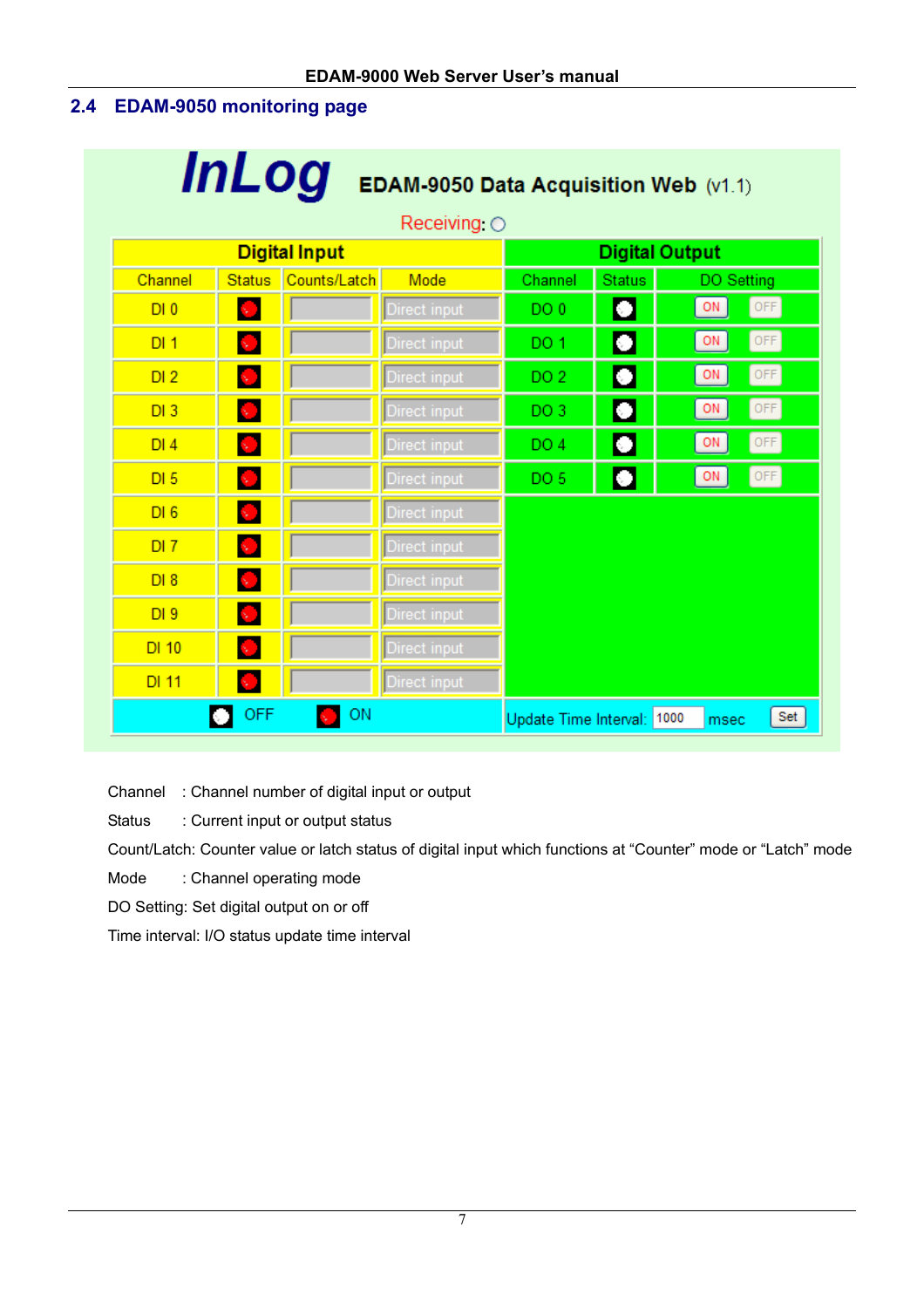#### **2.5 EDAM-9051 monitoring page**

| <i>InLog</i><br>EDAM-9051 Data Acquisition Web (v1.1) |                 |                      |               |                            |                             |             |     |  |  |  |
|-------------------------------------------------------|-----------------|----------------------|---------------|----------------------------|-----------------------------|-------------|-----|--|--|--|
|                                                       | Running $\odot$ |                      |               |                            |                             |             |     |  |  |  |
|                                                       |                 | <b>Digital Input</b> |               |                            | <b>Digital Output</b>       |             |     |  |  |  |
| Channel                                               | <b>Status</b>   | Counts/Latch         | Mode          | Channel                    | <b>Status</b>               | DO Setting  |     |  |  |  |
| DI <sub>0</sub>                                       | $\sim$          |                      | Direct input  | DO <sub>0</sub>            | s.                          | OFF<br>ON   |     |  |  |  |
| DI <sub>1</sub>                                       | <b>ST</b>       |                      | Direct input  | DO <sub>1</sub>            | $\mathcal{L}_{\mathcal{A}}$ | [OFF]<br>ON |     |  |  |  |
| DI2                                                   | М               |                      | Direct input  |                            |                             |             |     |  |  |  |
| DI3                                                   | М               |                      | Direct input  |                            |                             |             |     |  |  |  |
| DI4                                                   | <b>M</b>        |                      | Direct input  |                            |                             |             |     |  |  |  |
| DI <sub>5</sub>                                       | N.              |                      | Direct input  |                            |                             |             |     |  |  |  |
| DI6                                                   | $\sim$          |                      | Direct input  |                            |                             |             |     |  |  |  |
| DI7                                                   | <b>M</b>        |                      | Direct input  |                            |                             |             |     |  |  |  |
| DI 8                                                  | $\sim$          |                      | Direct input  |                            |                             |             |     |  |  |  |
| DI <sub>9</sub>                                       | $\sim$ 1        |                      | Direct input  |                            |                             |             |     |  |  |  |
| DI 10                                                 | <b>M</b>        |                      | Direct input  |                            |                             |             |     |  |  |  |
| <b>DI11</b>                                           | $\mathbf{v}$    |                      | Direct input  |                            |                             |             |     |  |  |  |
| <b>COUNTER 0</b>                                      |                 | Ò                    | Counter Input |                            |                             |             |     |  |  |  |
| <b>COUNTER 1</b>                                      |                 | 0                    | Counter Input |                            |                             |             |     |  |  |  |
|                                                       | <b>OFF</b>      | ON                   |               | Update Time Interval: 1000 |                             | msec        | Set |  |  |  |

Channel : Channel number of digital input or output

Status : Current input or output status

Count/Latch: Counter value or latch status of digital input which functions at "Counter" mode or "Latch" mode

Mode : Channel operating mode

DO Setting: Set digital output on or off